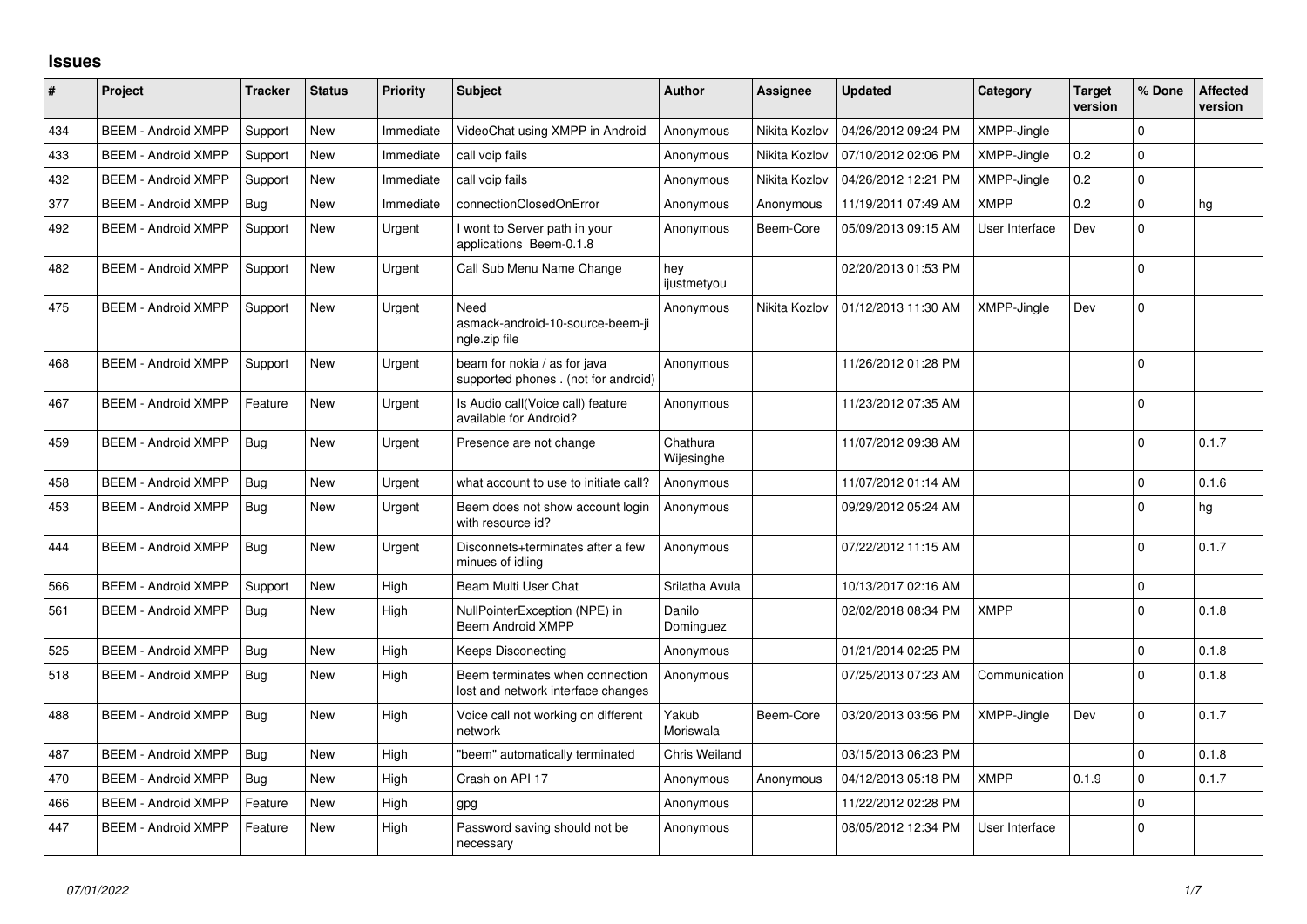| #   | Project                    | <b>Tracker</b> | <b>Status</b> | <b>Priority</b> | Subject                                                          | <b>Author</b>           | Assignee               | <b>Updated</b>      | Category       | <b>Target</b><br>version | % Done      | <b>Affected</b><br>version |
|-----|----------------------------|----------------|---------------|-----------------|------------------------------------------------------------------|-------------------------|------------------------|---------------------|----------------|--------------------------|-------------|----------------------------|
| 446 | <b>BEEM - Android XMPP</b> | Bug            | New           | High            | Terminates or hungs up<br>immediately after lost connectivity    | Anonymous               |                        | 01/20/2013 11:02 AM |                |                          | $\Omega$    | 0.1.7                      |
| 427 | <b>BEEM - Android XMPP</b> | Feature        | New           | High            | [OTR] auto-start and require<br>options                          | Anonymous               |                        | 04/12/2013 05:17 PM |                |                          | $\Omega$    |                            |
| 423 | <b>BEEM - Android XMPP</b> | Bug            | <b>New</b>    | High            | Message delivery                                                 | Anonymous               |                        | 03/27/2012 07:03 PM | Communication  |                          | $\mathbf 0$ | 0.1.6                      |
| 422 | <b>BEEM - Android XMPP</b> | Feature        | <b>New</b>    | High            | <b>XMPP Jingle Support</b>                                       | Anonymous               |                        | 03/26/2012 06:36 PM |                |                          | $\Omega$    |                            |
| 405 | <b>BEEM - Android XMPP</b> | Support        | <b>New</b>    | High            | Eclipse                                                          | Anonymous               |                        | 01/30/2012 12:38 PM |                |                          | $\mathbf 0$ |                            |
| 362 | <b>BEEM - Android XMPP</b> | Support        | <b>New</b>    | High            | Auto connect                                                     | Anonymous               |                        | 06/29/2011 03:21 AM |                |                          | $\mathbf 0$ |                            |
| 567 | <b>BEEM - Android XMPP</b> | Support        | <b>New</b>    | Normal          | How To Run Beem In Android<br>Studio                             | Flameater<br>Flameater  |                        | 10/13/2017 02:15 AM |                |                          | $\mathbf 0$ |                            |
| 565 | <b>BEEM - Android XMPP</b> | Bug            | New           | Normal          | Registering a new account does not<br>seem to work               | Antoine<br>Amarilli     |                        | 12/07/2017 09:52 AM |                |                          | $\Omega$    | 0.1.8                      |
| 563 | <b>BEEM - Android XMPP</b> | <b>Bug</b>     | <b>New</b>    | Normal          | Beem fails to authenticate using<br>Android 5.0 Lollipop devices | <b>Barbra Conner</b>    |                        | 10/04/2015 02:00 AM | <b>XMPP</b>    |                          | $\Omega$    | 0.1.8                      |
| 562 | <b>BEEM - Android XMPP</b> | <b>Bug</b>     | New           | Normal          | Account wizard dialog: greyed<br>"Next" button                   | viking-coyote<br>no     |                        | 10/13/2017 02:16 AM | User Interface |                          | $\Omega$    | 0.1.8                      |
| 527 | <b>BEEM - Android XMPP</b> | <b>Bug</b>     | <b>New</b>    | Normal          | Cleanup Server list                                              | Anonymous               |                        | 10/13/2017 02:17 AM |                |                          | $\mathbf 0$ | 0.1.8                      |
| 524 | <b>BEEM - Android XMPP</b> | Feature        | New           | Normal          | Conference                                                       | Anonymous               |                        | 12/24/2013 09:37 AM |                |                          | $\mathbf 0$ |                            |
| 520 | <b>BEEM - Android XMPP</b> | Bug            | <b>New</b>    | Normal          | Auto-away triggers LED notification                              | Anonymous               |                        | 07/29/2013 11:02 AM |                |                          | $\Omega$    | 0.1.8                      |
| 494 | <b>BEEM - Android XMPP</b> | Feature        | <b>New</b>    | Normal          | Lancement d'un daemon au<br>démarrage du système                 | Aurélien<br>werner      |                        | 02/02/2018 08:35 PM |                |                          | $\Omega$    |                            |
| 491 | <b>BEEM - Android XMPP</b> | <b>Bug</b>     | New           | Normal          | Connection failed. No response<br>from server                    | Anonymous               |                        | 04/25/2013 05:19 PM |                |                          | $\Omega$    | 0.1.8                      |
| 490 | <b>BEEM - Android XMPP</b> | Feature        | <b>New</b>    | Normal          | Auto-Away after timeout                                          | Anonymous               |                        | 04/06/2013 06:25 AM | User Interface |                          | 0           |                            |
| 489 | <b>BEEM - Android XMPP</b> | <b>Bug</b>     | New           | Normal          | digest-uri wrong when using<br>separate server                   | Anonymous               | Beem-Core              | 04/12/2013 05:16 PM | Communication  |                          | $\Omega$    | 0.1.x                      |
| 486 | <b>BEEM - Android XMPP</b> | Feature        | <b>New</b>    | Normal          | The New Version isso far very<br>nice ;-)                        | Chris Weiland           | Frédéric<br>Barthéléry | 03/15/2013 03:45 PM |                |                          | $\Omega$    |                            |
| 465 | <b>BEEM - Android XMPP</b> | Feature        | <b>New</b>    | Normal          | XEP-0297: Stanza Forwarding                                      | Frédéric<br>Barthéléry  |                        | 11/18/2012 03:10 PM | <b>XMPP</b>    |                          | $\mathbf 0$ |                            |
| 464 | <b>BEEM - Android XMPP</b> | Feature        | New           | Normal          | XEP-0158: CAPTCHA Forms                                          | Frédéric<br>Barthéléry  |                        | 11/18/2012 03:02 PM | <b>XMPP</b>    |                          | $\mathbf 0$ |                            |
| 463 | <b>BEEM - Android XMPP</b> | Feature        | New           | Normal          | Higher resolution toolbar and<br>application icons               | Daniel<br>Aleksandersen |                        | 11/16/2012 05:48 PM | User Interface |                          | 0           |                            |
| 462 | <b>BEEM - Android XMPP</b> | Feature        | New           | Normal          | Support XEP-0280 "Message<br>Carbons"                            | Daniel<br>Aleksandersen |                        | 12/03/2013 02:42 PM | <b>XMPP</b>    |                          | $\mathbf 0$ |                            |
| 461 | <b>BEEM - Android XMPP</b> | Bug            | New           | Normal          | Presence not change                                              | Anonymous               |                        | 11/12/2012 06:55 PM |                |                          | $\mathbf 0$ | hg                         |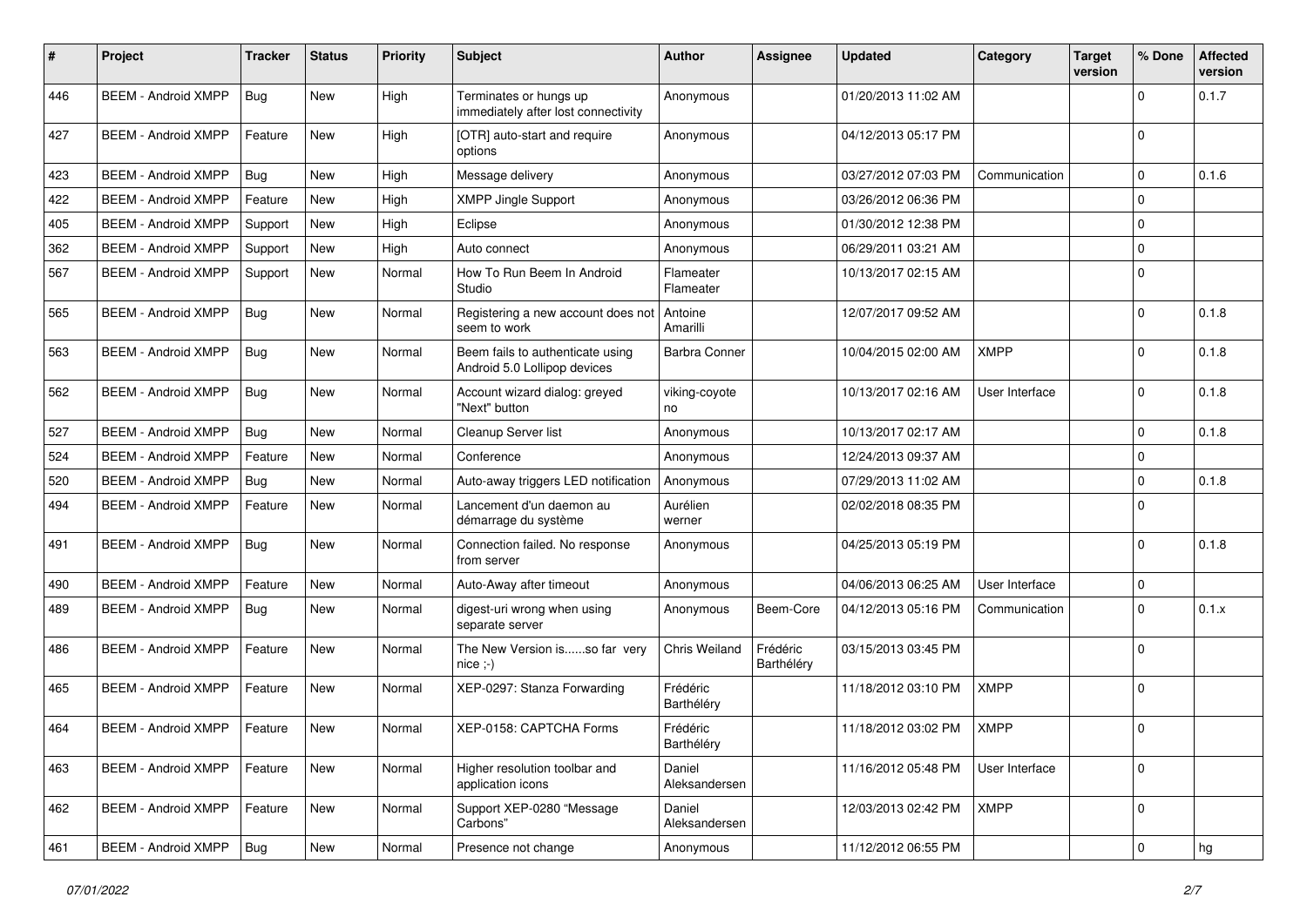| #   | Project                    | <b>Tracker</b> | <b>Status</b> | <b>Priority</b> | Subject                                                                                                                                | <b>Author</b>      | Assignee               | <b>Updated</b>      | Category              | <b>Target</b><br>version | % Done      | <b>Affected</b><br>version |
|-----|----------------------------|----------------|---------------|-----------------|----------------------------------------------------------------------------------------------------------------------------------------|--------------------|------------------------|---------------------|-----------------------|--------------------------|-------------|----------------------------|
| 460 | <b>BEEM - Android XMPP</b> | Feature        | New           | Normal          | XMPP feature "XEP-0079" to<br>handle lost messages                                                                                     | kolA flash         |                        | 11/07/2012 03:15 PM | <b>XMPP</b>           |                          | $\Omega$    |                            |
| 457 | <b>BEEM - Android XMPP</b> | <b>Bug</b>     | New           | Normal          | Activity<br>com.beem.project.beem.ui.LoginAni<br>m has leaked ServiceConnection                                                        | Anonymous          | Frédéric<br>Barthéléry | 09/22/2016 09:35 PM |                       |                          | $\Omega$    | hg                         |
| 455 | <b>BEEM - Android XMPP</b> | Bug            | New           | Normal          | Could not new<br>COnnectionConfiguration if<br>mService is NUMBERIC IP, in<br>BeemSerice.initConnectionConfig()<br>base on Android X86 | Anonymous          |                        | 10/30/2012 04:44 AM |                       |                          | $\Omega$    | 0.1.7                      |
| 451 | <b>BEEM - Android XMPP</b> | Bug            | <b>New</b>    | Normal          | cant hear both user when using<br>audio call                                                                                           | hey<br>ijustmetyou |                        | 10/09/2012 12:15 AM | XMPP-Jingle           |                          | $\Omega$    | hg                         |
| 450 | <b>BEEM - Android XMPP</b> | Support        | <b>New</b>    | Normal          | No response from Openfire when<br>login                                                                                                | Anonymous          |                        | 09/12/2012 04:41 AM |                       |                          | $\Omega$    |                            |
| 448 | <b>BEEM - Android XMPP</b> | Feature        | <b>New</b>    | Normal          | XEP 0027: XMPP-PGP Support                                                                                                             | Anonymous          |                        | 08/07/2012 08:53 PM | <b>XMPP</b>           |                          | $\mathbf 0$ |                            |
| 445 | <b>BEEM - Android XMPP</b> | Feature        | New           | Normal          | Add option to hide ongoing<br>notification                                                                                             | Anonymous          |                        | 07/24/2012 06:44 PM |                       |                          | $\Omega$    |                            |
| 443 | <b>BEEM - Android XMPP</b> | Feature        | <b>New</b>    | Normal          | Indicate if a contact is logged-in<br>from more than 1 resource                                                                        | Anonymous          |                        | 07/10/2012 02:02 PM |                       |                          | $\Omega$    |                            |
| 442 | <b>BEEM - Android XMPP</b> | Feature        | <b>New</b>    | Normal          | Notification settings: add option for<br>making notification LED/light blink<br>on new message(s)                                      | Anonymous          |                        | 07/09/2012 04:17 PM |                       |                          | $\Omega$    |                            |
| 440 | <b>BEEM - Android XMPP</b> | Feature        | <b>New</b>    | Normal          | Make use of notification light                                                                                                         | Anonymous          |                        | 07/09/2012 02:33 PM |                       |                          | $\mathbf 0$ |                            |
| 435 | <b>BEEM - Android XMPP</b> | Feature        | <b>New</b>    | Normal          | optimized chat-interface in<br>landscape-mode                                                                                          | Anonymous          |                        | 05/16/2012 08:00 PM |                       |                          | $\Omega$    |                            |
| 428 | <b>BEEM - Android XMPP</b> | Bug            | New           | Normal          | [OTR] switching to Start OTR not<br>always working                                                                                     | Anonymous          |                        | 04/16/2012 06:41 PM |                       |                          | $\mathbf 0$ | 0.1.6                      |
| 421 | <b>BEEM - Android XMPP</b> | Bug            | New           | Normal          | Chats show HTML tags                                                                                                                   | Anonymous          |                        | 03/19/2012 05:10 PM |                       |                          | $\Omega$    | 0.1.7                      |
| 420 | <b>BEEM - Android XMPP</b> | Bug            | <b>New</b>    | Normal          | Led always flashing                                                                                                                    | Anonymous          |                        | 03/14/2012 11:58 PM |                       |                          | $\mathbf 0$ | 0.1.7                      |
| 417 | <b>BEEM - Android XMPP</b> | Feature        | New           | Normal          | Support OAUTH and OAUTH2<br>authentication                                                                                             | Anonymous          |                        | 10/09/2012 12:10 AM | <b>XMPP</b>           |                          | $\Omega$    |                            |
| 416 | <b>BEEM - Android XMPP</b> | Feature        | New           | Normal          | [OTR] Provide a method of<br>importing or exporting OTR private<br>keys.                                                               | Anonymous          | Nikita Kozlov          | 02/24/2013 09:13 PM |                       | 0.1.9                    | $\mathbf 0$ |                            |
| 412 | <b>BEEM - Android XMPP</b> | Bug            | New           | Normal          | beem 1.7-rc2 exits after some time<br>when the phone is not being used                                                                 | Anonymous          |                        | 02/04/2012 10:54 AM |                       |                          | $\mathbf 0$ | hg                         |
| 411 | <b>BEEM - Android XMPP</b> | Feature        | New           | Normal          | [OTR] Autostart encrypted chats if<br>possible / show system messages                                                                  | Anonymous          | Nikita Kozlov          | 02/24/2013 09:13 PM | Communication   0.1.9 |                          | $\mathbf 0$ |                            |
| 410 | <b>BEEM - Android XMPP</b> | Feature        | New           | Normal          | Add opportunity to change action of<br>statusbar icon                                                                                  | Anonymous          |                        | 02/02/2012 05:51 PM |                       | 0.2                      | $\mathbf 0$ |                            |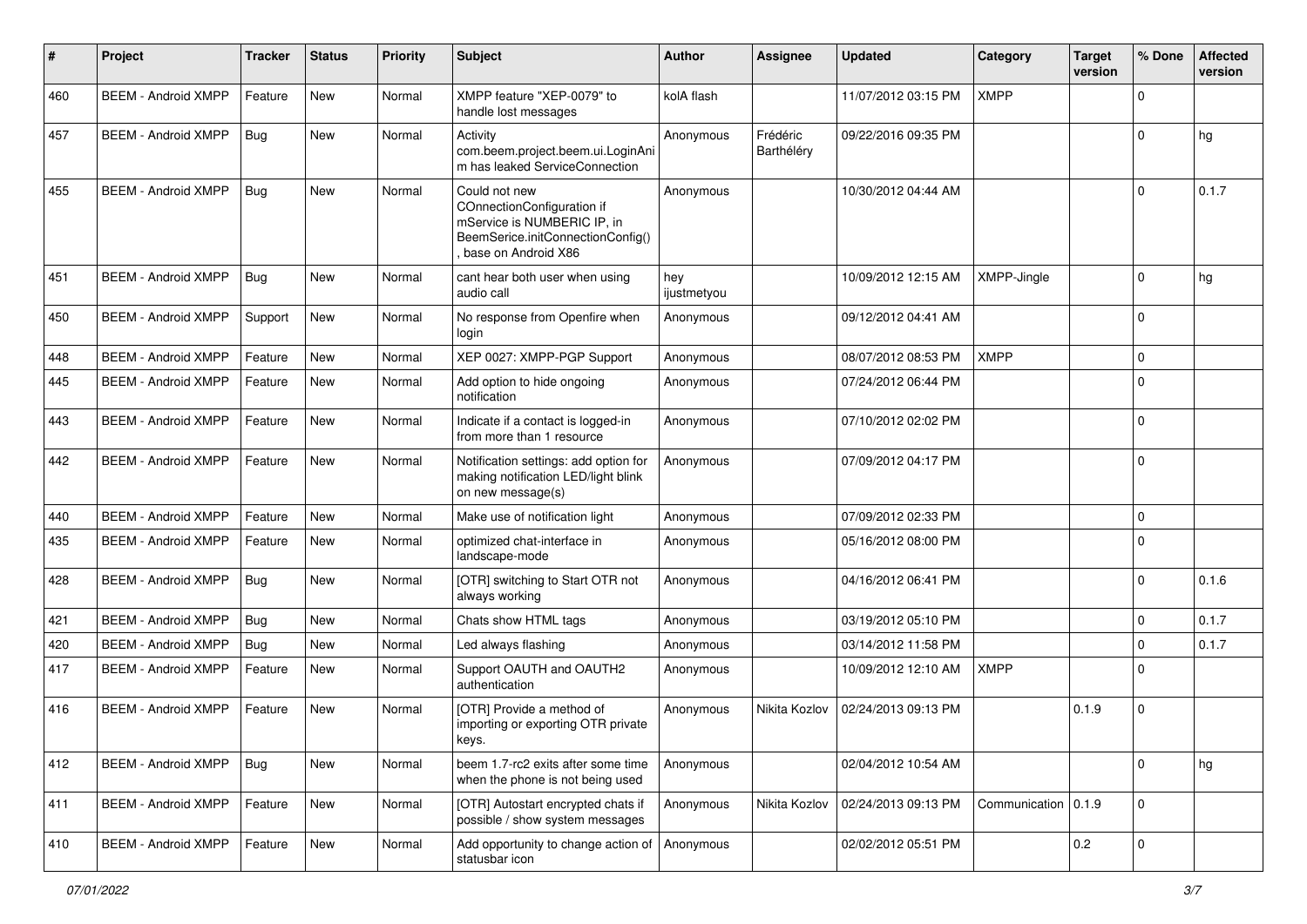| $\#$ | Project                    | <b>Tracker</b> | <b>Status</b> | <b>Priority</b> | Subject                                                                         | <b>Author</b>                | Assignee      | <b>Updated</b>      | Category       | <b>Target</b><br>version | % Done      | <b>Affected</b><br>version |
|------|----------------------------|----------------|---------------|-----------------|---------------------------------------------------------------------------------|------------------------------|---------------|---------------------|----------------|--------------------------|-------------|----------------------------|
| 400  | <b>BEEM - Android XMPP</b> | Feature        | New           | Normal          | Implement XEP-0198 Stream<br>Managment                                          | argafål (Daniel<br>Michalik) |               | 04/12/2013 05:15 PM |                |                          | $\mathbf 0$ |                            |
| 399  | <b>BEEM - Android XMPP</b> | Bug            | New           | Normal          | User subscription can stay<br>unanswered but doesn't show<br>anywhere           | Anonymous                    |               | 01/26/2012 12:31 PM |                |                          | $\Omega$    | 0.1.6                      |
| 398  | <b>BEEM - Android XMPP</b> | Feature        | <b>New</b>    | Normal          | XEP-0184 Message Receipt                                                        | Anonymous                    |               | 02/23/2012 11:12 AM |                |                          | $\mathbf 0$ |                            |
| 397  | <b>BEEM - Android XMPP</b> | <b>Bug</b>     | <b>New</b>    | Normal          | Outgoing messages are not<br>necessarily sent but no indication is<br>given     | Anonymous                    |               | 02/21/2012 02:34 PM |                |                          | $\Omega$    | hg                         |
| 396  | <b>BEEM - Android XMPP</b> | Feature        | <b>New</b>    | Normal          | Notification icon                                                               | Anonymous                    |               | 01/25/2012 02:51 PM |                |                          | $\mathbf 0$ |                            |
| 391  | <b>BEEM - Android XMPP</b> | Feature        | New           | Normal          | Notification should bring me to the<br>last screen                              | Anonymous                    |               | 01/22/2012 11:18 PM |                |                          | $\Omega$    |                            |
| 390  | <b>BEEM - Android XMPP</b> | Bug            | New           | Normal          | Force close upon receiving<br>message                                           | Anonymous                    |               | 01/22/2012 10:41 PM |                |                          | $\mathbf 0$ | hg                         |
| 389  | <b>BEEM - Android XMPP</b> | Bug            | <b>New</b>    | Normal          | Chat window not updating                                                        | Anonymous                    |               | 02/21/2012 02:34 PM |                |                          | $\mathbf 0$ | 0.1.6                      |
| 380  | <b>BEEM - Android XMPP</b> | <b>Bug</b>     | New           | Normal          | how to remove track file                                                        | Anonymous                    | Nikita Kozlov | 12/13/2011 09:33 AM | XMPP-Jingle    |                          | $\mathbf 0$ | 0.1.x                      |
| 375  | <b>BEEM - Android XMPP</b> | <b>Bug</b>     | New           | Normal          | stack error upon logging                                                        | Anonymous                    |               | 09/28/2011 05:37 PM |                |                          | $\mathbf 0$ | 0.1.6                      |
| 372  | <b>BEEM - Android XMPP</b> | Support        | New           | Normal          | call voip fails                                                                 | Anonymous                    |               | 02/21/2012 02:37 PM |                |                          | $\mathbf 0$ |                            |
| 371  | <b>BEEM - Android XMPP</b> | Support        | New           | Normal          | How can I get BEEM-Jingle works?                                                | Anonymous                    | Nikita Kozlov | 02/21/2012 02:36 PM |                |                          | $\mathbf 0$ |                            |
| 370  | <b>BEEM - Android XMPP</b> | Feature        | <b>New</b>    | Normal          | file transfer/sharing feature                                                   | Anonymous                    |               | 08/11/2011 04:54 PM |                |                          | $\mathbf 0$ |                            |
| 367  | <b>BEEM - Android XMPP</b> | Bug            | <b>New</b>    | Normal          | Activity<br>com.beem.project.beem.ui.LoginAni<br>m has leaked ServiceConnection | Anonymous                    |               | 07/17/2011 01:10 AM |                |                          | $\mathbf 0$ | hg                         |
| 363  | <b>BEEM - Android XMPP</b> | Bug            | <b>New</b>    | Normal          | all contact delete error                                                        | Anonymous                    |               | 02/21/2012 02:34 PM |                |                          | $\mathbf 0$ | 0.1.x                      |
| 359  | <b>BEEM - Android XMPP</b> | Feature        | New           | Normal          | Alternative group view                                                          | Anonymous                    |               | 06/12/2011 02:47 PM |                |                          | $\mathbf 0$ |                            |
| 358  | <b>BEEM - Android XMPP</b> | Feature        | <b>New</b>    | Normal          | <b>Managing Transports</b>                                                      | Anonymous                    |               | 06/07/2011 11:06 AM |                |                          | $\mathbf 0$ |                            |
| 357  | <b>BEEM - Android XMPP</b> | <b>Bug</b>     | New           | Normal          | Opened Chats displays Duplicate<br>entries                                      | Anonymous                    |               | 05/23/2011 01:04 PM |                |                          | $\Omega$    | 0.1.5                      |
| 356  | <b>BEEM - Android XMPP</b> | Bug            | New           | Normal          | Status icon distorded when avatar<br>is not square                              | Murilo Ferraz<br>Franco      |               | 12/14/2011 07:53 PM | User Interface | 0.2                      | $\Omega$    | hg                         |
| 355  | <b>BEEM - Android XMPP</b> | Feature        | <b>New</b>    | Normal          | Jingle                                                                          | Anonymous                    |               | 02/21/2012 02:35 PM |                |                          | $\mathbf 0$ |                            |
| 354  | <b>BEEM - Android XMPP</b> | <b>Bug</b>     | New           | Normal          | History disappears - disconnects,<br>exits, or closes conversation<br>window    | Anonymous                    |               | 04/24/2011 03:02 PM |                |                          | $\mathbf 0$ | hg                         |
| 348  | <b>BEEM - Android XMPP</b> | Feature        | New           | Normal          | time-out feature                                                                | Anonymous                    |               | 03/09/2011 11:02 AM |                |                          | $\mathbf 0$ |                            |
| 344  | <b>BEEM - Android XMPP</b> | <b>Bug</b>     | New           | Normal          | Beem silently quits on change of<br>data connection                             | Anonymous                    |               | 02/21/2012 02:34 PM | Communication  |                          | $\mathbf 0$ | 0.1.x                      |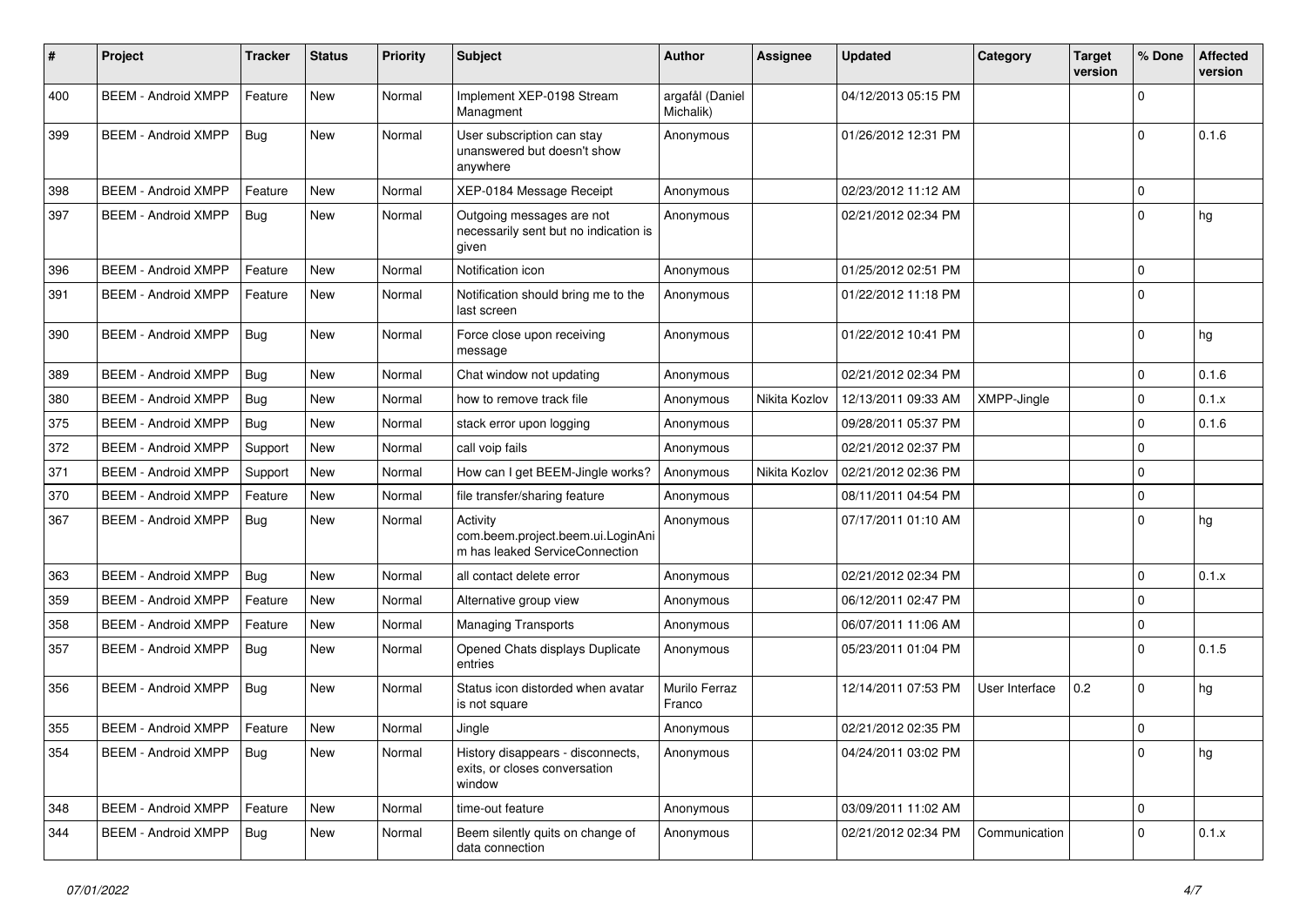| #   | Project                    | <b>Tracker</b> | <b>Status</b> | <b>Priority</b> | <b>Subject</b>                                                                               | <b>Author</b>        | <b>Assignee</b>        | <b>Updated</b>      | Category       | <b>Target</b><br>version | % Done      | <b>Affected</b><br>version |
|-----|----------------------------|----------------|---------------|-----------------|----------------------------------------------------------------------------------------------|----------------------|------------------------|---------------------|----------------|--------------------------|-------------|----------------------------|
| 335 | <b>BEEM - Android XMPP</b> | Feature        | <b>New</b>    | Normal          | Auto login on phone startup                                                                  | Anonymous            |                        | 01/14/2011 01:22 AM |                |                          | $\mathbf 0$ |                            |
| 330 | <b>BEEM - Android XMPP</b> | Feature        | <b>New</b>    | Normal          | Make Text selectable                                                                         | Anonymous            |                        | 12/26/2010 09:53 PM | User Interface |                          | $\Omega$    |                            |
| 326 | <b>BEEM - Android XMPP</b> | Feature        | New           | Normal          | Remember last selected group                                                                 | Anonymous            |                        | 12/20/2010 11:12 AM |                | 0.2                      | $\mathbf 0$ |                            |
| 325 | <b>BEEM - Android XMPP</b> | Feature        | New           | Normal          | Add opportunity to change aktion of<br>statusbar icon                                        | Anonymous            |                        | 12/20/2010 11:08 AM | <b>XMPP</b>    | 0.2                      | $\Omega$    |                            |
| 318 | <b>BEEM - Android XMPP</b> | <b>Bug</b>     | New           | Normal          | Crash on update of many contact                                                              | Anonymous            |                        | 11/24/2010 01:06 PM |                |                          | $\Omega$    | 0.1.x                      |
| 317 | <b>BEEM - Android XMPP</b> | Feature        | <b>New</b>    | Normal          | Add opportunity to put all XMPP<br>transports in one group<br>automatically                  | Anonymous            |                        | 06/22/2012 12:55 PM |                | 0.2                      | $\Omega$    |                            |
| 314 | <b>BEEM - Android XMPP</b> | Feature        | <b>New</b>    | Normal          | Introduce "self-contact" group as<br>done in Bombus XMPP client                              | Anonymous            |                        | 12/26/2010 05:42 PM |                | 0.2                      | $\Omega$    |                            |
| 308 | <b>BEEM - Android XMPP</b> | Feature        | <b>New</b>    | Normal          | Sideswipe to other chats                                                                     | Anonymous            |                        | 12/26/2010 07:43 PM |                | 0.2                      | $\mathbf 0$ |                            |
| 306 | <b>BEEM - Android XMPP</b> | Feature        | <b>New</b>    | Normal          | Notification while BEEM is focused                                                           | Anonymous            |                        | 10/17/2010 06:18 AM |                |                          | $\Omega$    |                            |
| 294 | <b>BEEM - Android XMPP</b> | Feature        | <b>New</b>    | Normal          | Chat windows change chat<br>windows methode                                                  | Anonymous            |                        | 08/20/2010 02:47 PM |                |                          | $\Omega$    |                            |
| 292 | <b>BEEM - Android XMPP</b> | Feature        | <b>New</b>    | Normal          | chat window font size                                                                        | Nikita Kozlov        |                        | 05/06/2012 11:03 AM | User Interface |                          | $\mathbf 0$ |                            |
| 287 | <b>BEEM - Android XMPP</b> | Bug            | New           | Normal          | Message-joining in chats breaks<br>accessibility                                             | Nolan Darilek        |                        | 07/23/2010 05:00 PM | User Interface |                          | $\Omega$    | hg                         |
| 283 | <b>BEEM - Android XMPP</b> | Feature        | <b>New</b>    | Normal          | <b>Voice Support</b>                                                                         | Guillermo Lo<br>Coco |                        | 12/27/2010 08:26 PM | XMPP-Jingle    |                          | $\Omega$    |                            |
| 272 | <b>BEEM - Android XMPP</b> | <b>Bug</b>     | <b>New</b>    | Normal          | Opened chats dialog shows every<br>online contact in roster and in<br>random order           | Anonymous            |                        | 01/19/2011 06:45 PM |                | 0.2                      | $\Omega$    | 0.1.x                      |
| 225 | <b>BEEM - Android XMPP</b> | Feature        | <b>New</b>    | Normal          | Catcher les Intents de tchat                                                                 | Nikita Kozlov        |                        | 12/23/2009 02:13 AM | User Interface | 0.2                      | $\Omega$    |                            |
| 219 | <b>BEEM - Android XMPP</b> | Feature        | New           | Normal          | MetaContact [XEP-0209]                                                                       | Vincent<br>Véronis   |                        | 11/20/2009 12:54 AM |                |                          | $\Omega$    |                            |
| 216 | <b>BEEM - Android XMPP</b> | Feature        | New           | Normal          | Multi User Chat [XEP-0045]                                                                   | Vincent<br>Véronis   |                        | 12/11/2012 06:21 PM | Conception     |                          | $\Omega$    |                            |
| 472 | <b>BEEM - Android XMPP</b> | Bug            | Assigned      | Normal          | Failed to login - error in SASL<br>authentification                                          | Anonymous            | Frédéric<br>Barthéléry | 03/27/2013 06:16 PM |                | 0.1.9                    | $\Omega$    | hg                         |
| 431 | <b>BEEM - Android XMPP</b> | Feature        | Assigned      | Normal          | Support XEP-0301: In-Band Real<br>Time Text (transmit typing instantly<br>while you compose) | Mark Rejhon          | Mark Rejhon            | 08/06/2012 10:55 AM | Communication  |                          | $\Omega$    |                            |
| 409 | <b>BEEM - Android XMPP</b> | <b>Bug</b>     | Assigned      | Normal          | Beem hides all other icons in the<br>statusbar                                               | Anonymous            | Frédéric<br>Barthéléry | 06/22/2012 12:44 PM | User Interface | 0.1.9                    | $\Omega$    | 0.1.6                      |
| 270 | <b>BEEM - Android XMPP</b> | Bug            | Assigned      | Normal          | Beem does not reconnect<br>automatically                                                     | Jerome M.            | Frédéric<br>Barthéléry | 06/14/2010 10:26 PM |                |                          | $\Omega$    | 0.1.x                      |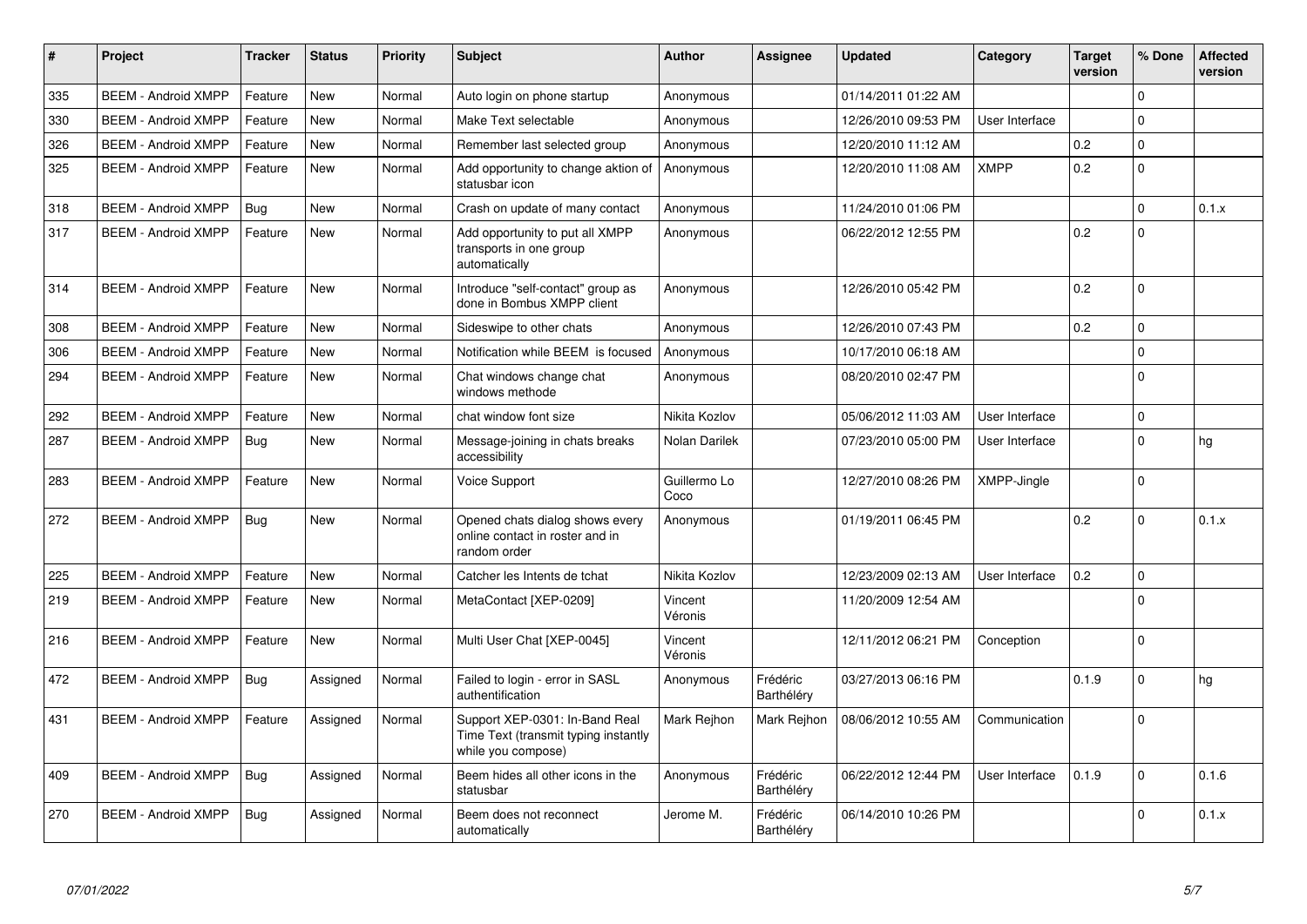| $\#$ | Project                    | <b>Tracker</b> | <b>Status</b> | <b>Priority</b> | <b>Subject</b>                                                  | <b>Author</b>          | Assignee               | <b>Updated</b>      | Category       | <b>Target</b><br>version | % Done      | <b>Affected</b><br>version |
|------|----------------------------|----------------|---------------|-----------------|-----------------------------------------------------------------|------------------------|------------------------|---------------------|----------------|--------------------------|-------------|----------------------------|
| 266  | <b>BEEM - Android XMPP</b> | Feature        | Assigned      | Normal          | Repeat notifications                                            | Anonymous              | Vincent<br>Véronis     | 02/09/2011 12:55 AM |                | 0.2                      | $\Omega$    |                            |
| 259  | <b>BEEM - Android XMPP</b> | Feature        | Assigned      | Normal          | Improve support for reconnections                               | Frédéric<br>Barthéléry | Frédéric<br>Barthéléry | 07/30/2012 03:28 PM | <b>XMPP</b>    | 0.2                      | $\Omega$    |                            |
| 258  | <b>BEEM - Android XMPP</b> | Bug            | Assigned      | Normal          | Close/Crash when screen is<br>powered off                       | Anonymous              | Frédéric<br>Barthéléry | 07/01/2010 05:13 PM |                | 0.2                      | $\Omega$    | 0.1.x                      |
| 250  | <b>BEEM - Android XMPP</b> | Feature        | Assigned      | Normal          | Better integration to Android                                   | Anonymous              |                        | 04/07/2010 02:16 AM | Conception     |                          | $\Omega$    |                            |
| 241  | <b>BEEM - Android XMPP</b> | Feature        | Assigned      | Normal          | Display buddy details                                           | Nikita Kozlov          | Nikita Kozlov          | 01/16/2011 07:40 PM | User Interface | 0.2                      | $\Omega$    |                            |
| 218  | <b>BEEM - Android XMPP</b> | Feature        | Assigned      | Normal          | Gestion des contacts utilisant<br>plusieurs ressources          | Frédéric<br>Barthéléry | Nikita Kozlov          | 04/12/2010 10:47 PM | Conception     | 0.2                      | $\Omega$    |                            |
| 495  | <b>BEEM - Android XMPP</b> | Support        | Feedback      | Normal          | Login failed. fails to connect to<br>openfire server            | Anonymous              |                        | 11/14/2014 08:50 AM |                |                          | $\Omega$    |                            |
| 479  | <b>BEEM - Android XMPP</b> | Support        | Feedback      | Normal          | Two way authentication using SSL                                | Yakub<br>Moriswala     | Nikita Kozlov          | 01/28/2013 07:41 AM | <b>XMPP</b>    |                          | $\Omega$    |                            |
| 477  | <b>BEEM - Android XMPP</b> | Support        | Feedback      | Normal          | Cannot login by facebook account                                | Anonymous              |                        | 03/25/2013 03:00 PM |                |                          | $\Omega$    |                            |
| 429  | <b>BEEM - Android XMPP</b> | Bug            | Feedback      | Normal          | Crash when empty contactlist                                    | Anonymous              |                        | 06/22/2012 12:37 PM |                |                          | $\Omega$    | 0.1.6                      |
| 418  | <b>BEEM - Android XMPP</b> | Support        | Feedback      | Normal          | VideoChat using XMPP in Android                                 | Android Buddy          | Nikita Kozlov          | 03/05/2012 10:39 AM | XMPP-Jingle    |                          | $\mathbf 0$ |                            |
| 369  | <b>BEEM - Android XMPP</b> | Support        | Feedback      | Normal          | xmpp connection adapter<br>connection closed on Error !         | Anonymous              |                        | 06/22/2012 11:56 AM |                |                          | $\Omega$    |                            |
| 339  | <b>BEEM - Android XMPP</b> | Bug            | Feedback      | Normal          | java.lang.IllegalStateException: Not<br>connected to server.    | Anonymous              |                        | 06/22/2012 12:57 PM | <b>XMPP</b>    |                          | $\Omega$    | 0.1.x                      |
| 278  | <b>BEEM - Android XMPP</b> | Feature        | Feedback      | Normal          | Status in ongoing                                               | Whatcha<br>Computer    |                        | 08/27/2010 07:33 PM |                |                          | $\Omega$    |                            |
| 264  | <b>BEEM - Android XMPP</b> | Feature        | <b>New</b>    | Normal          | Support for multiple accounts                                   | Anonymous              | Vincent<br>Véronis     | 04/21/2011 09:28 PM | Conception     | 0.2                      | 20          |                            |
| 82   | <b>BEEM - Android XMPP</b> | Feature        | Assigned      | Normal          | <b>Chat State</b>                                               | Nikita Kozlov          | Frédéric<br>Barthéléry | 03/13/2010 08:25 PM | <b>XMPP</b>    | 0.2                      | 30          |                            |
| 29   | <b>BEEM - Android XMPP</b> | Feature        | Assigned      | Normal          | Creation d'une session jingle et<br>echange de donnees          | Frédéric<br>Barthéléry | Nikita Kozlov          | 02/21/2012 02:34 PM | XMPP-Jingle    |                          | 30          |                            |
| 473  | <b>BEEM - Android XMPP</b> | Feature        | Assigned      | Normal          | Czech translation                                               | Anonymous              | Frédéric<br>Barthéléry | 01/09/2013 05:00 PM | User Interface | Dev                      | 90          |                            |
| 493  | <b>BEEM - Android XMPP</b> | Support        | New           | Low             | fails to connect to openfire server                             | Anonymous              |                        | 06/17/2013 10:24 AM | <b>XMPP</b>    |                          | $\Omega$    |                            |
| 419  | <b>BEEM - Android XMPP</b> | Feature        | New           | Low             | [OTR] Provide more verbose OTR<br>support                       | Anonymous              |                        | 03/05/2012 12:16 AM |                |                          | $\Omega$    |                            |
| 404  | <b>BEEM - Android XMPP</b> | Feature        | New           | Low             | Show special icons for users at<br>xmpp transports (like gajim) | Loop Back              |                        | 01/27/2012 11:22 AM |                |                          | $\Omega$    |                            |
| 402  | <b>BEEM - Android XMPP</b> | Feature        | <b>New</b>    | Low             | <b>Use Android Contacts</b>                                     | Anonymous              |                        | 02/04/2012 04:53 PM |                |                          | $\Omega$    |                            |